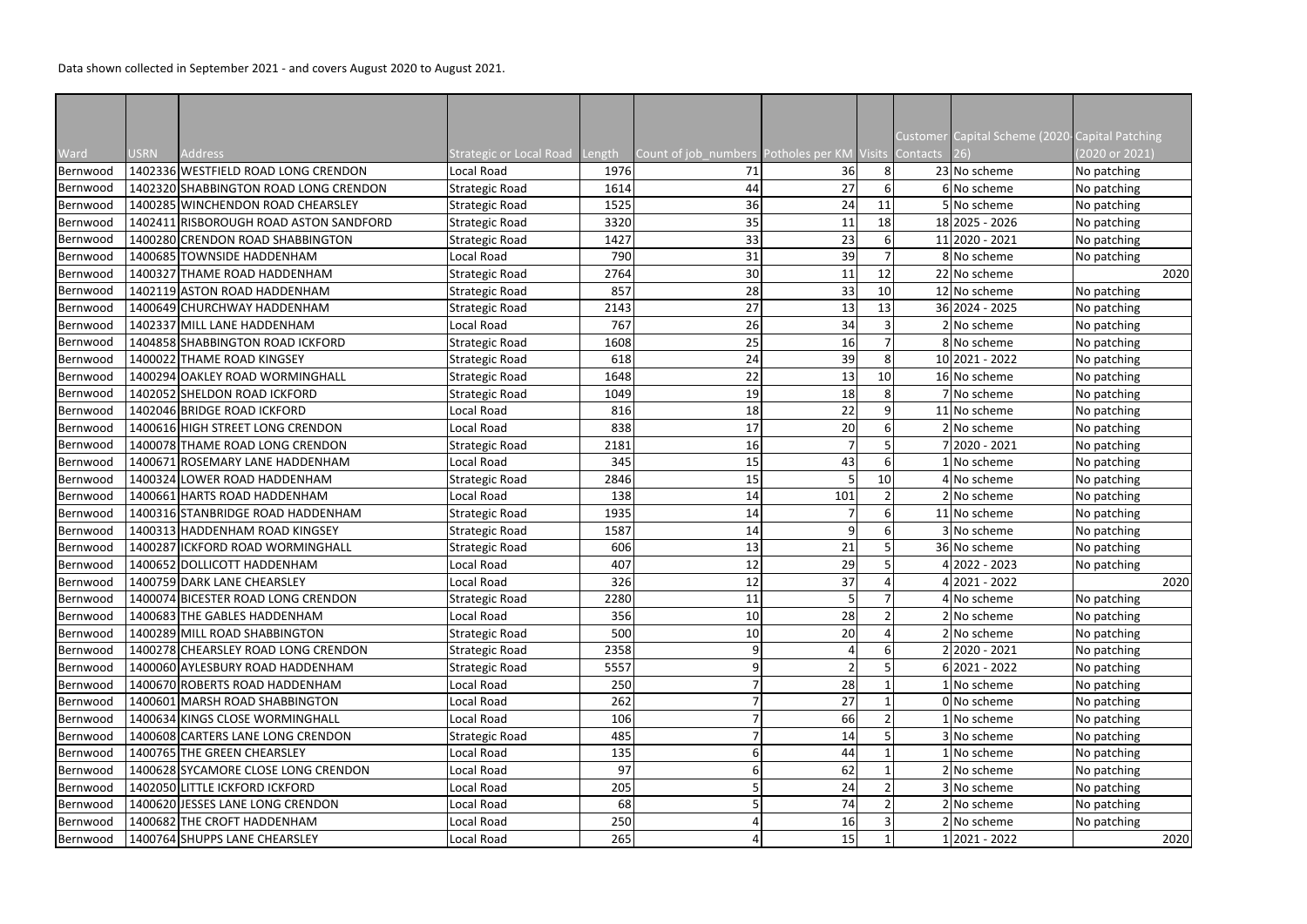| Bernwood | 1400674 SHEERSTOCK HADDENHAM                  | Local Road            | 1000 | $\vert 4 \vert$ |          |  | 1 No scheme     | No patching |
|----------|-----------------------------------------------|-----------------------|------|-----------------|----------|--|-----------------|-------------|
| Bernwood | 1400672 RUDDS LANE HADDENHAM                  | Local Road            | 418  | 4               | $10\,$   |  | 1 No scheme     | No patching |
| Bernwood | 1402331 LOWER FARM CLOSE SHABBINGTON          | Local Road            | 89   |                 | 45       |  | 5 No scheme     | No patching |
| Bernwood | 1400607 BURTS LANE LONG CRENDON               | Local Road            | 136  |                 | 29       |  | 1 No scheme     | No patching |
| Bernwood | 1402047 BULLS LANE ICKFORD                    | Local Road            | 160  |                 | 25       |  | 3 No scheme     | No patching |
| Bernwood | 1400328 WOODWAYS HADDENHAM                    | <b>Strategic Road</b> | 394  |                 | 10       |  | 3 No scheme     | No patching |
| Bernwood | 1400272 AYLESBURY ROAD CHEARSLEY              | <b>Strategic Road</b> | 1181 |                 |          |  | 22 2020 - 2021  | 2021        |
| Bernwood | 1402120 STATION ROAD HADDENHAM                | Local Road            | 1479 |                 |          |  | 1 No scheme     | No patching |
| Bernwood | 1400619 HOLLINGTON LONG CRENDON               | Local Road            | 90   | 3               | 33       |  | 1 No scheme     | No patching |
| Bernwood | 1400610 ELM TREES LONG CRENDON                | Local Road            | 403  | $\overline{3}$  |          |  | 1 No scheme     | No patching |
| Bernwood | 1404811 RISBOROUGH ROAD KINGSEY               | <b>Strategic Road</b> | 2586 | 3               |          |  | 1 2025 - 2026   | No patching |
| Bernwood | 1400693 YOLSUM CLOSE HADDENHAM                | Local Road            | 76   |                 | 26       |  | 12022 - 2023    | No patching |
| Bernwood | 1400629 THE SQUARE LONG CRENDON               | Local Road            | 135  |                 | 15       |  | 3 No scheme     | No patching |
| Bernwood | 1402438 STOCKWELL HADDENHAM                   | Local Road            | 401  |                 |          |  | 1 No scheme     | No patching |
| Bernwood | 1400677 STOCKWELL FURLONG HADDENHAM           | Local Road            | 160  |                 | 13       |  | 2 No scheme     | No patching |
| Bernwood | 1400763 SCHOOL LANE CHEARSLEY                 | Local Road            | 269  |                 |          |  | $1 2021 - 2022$ | No patching |
| Bernwood | 1400655 FERN LANE HADDENHAM                   | Local Road            | 102  |                 | 20       |  | 0 No scheme     | No patching |
| Bernwood | 1400647 BRIDENS WAY HADDENHAM                 | Local Road            | 91   |                 | 22       |  | 0 No scheme     | No patching |
| Bernwood | 1402054 WORMINGHALL ROAD ICKFORD              | <b>Strategic Road</b> | 619  |                 |          |  | 3 No scheme     | No patching |
| Bernwood | 1402321 ICKFORD ROAD SHABBINGTON              | <b>Strategic Road</b> | 890  | $\overline{2}$  |          |  | 4 2020 - 2021   | No patching |
| Bernwood | 1400291 CLIFDEN ROAD WORMINGHALL              | <b>Strategic Road</b> | 504  |                 |          |  | 3 No scheme     | No patching |
| Bernwood | 1400691 WYKEHAM WAY HADDENHAM                 | Local Road            | 597  |                 |          |  | 2 No scheme     | No patching |
| Bernwood | 1400690 WINDMILL ROAD HADDENHAM               | Local Road            | 133  |                 |          |  | 0 No scheme     | No patching |
| Bernwood | 1400767 WATTS GREEN CHEARSLEY                 | Local Road            | 158  |                 |          |  | $0 2021 - 2022$ | No patching |
| Bernwood | 1400631 WAPPING LONG CRENDON                  | Local Road            | 97   |                 | 10       |  | 1 No scheme     | No patching |
| Bernwood | 1402053 TURNFIELDS ICKFORD                    | Local Road            | 183  |                 |          |  | 1 No scheme     | No patching |
| Bernwood | 1405339 SMITHS LANE WORMINGHALL               | Local Road            | 175  |                 |          |  | 0 No scheme     | No patching |
| Bernwood | 1400669 QUAKERS MEDE HADDENHAM                | Local Road            | 154  |                 |          |  | 1 No scheme     | No patching |
| Bernwood | 1400626 PEASCROFT LONG CRENDON                | Local Road            | 126  |                 |          |  | 1 No scheme     | No patching |
| Bernwood | 1400662 HIGH STREET HADDENHAM                 | Local Road            | 471  |                 |          |  | 1 No scheme     | No patching |
| Bernwood | 1400615 HARROELL LONG CRENDON                 | Local Road            | 357  |                 |          |  | 3 No scheme     | No patching |
| Bernwood | 1400613 FROGMORE LANE LONG CRENDON            | Local Road            | 545  |                 |          |  | 2 No scheme     | No patching |
| Bernwood | 1400656 FLINT STREET HADDENHAM                | Local Road            | 156  |                 |          |  | 1 No scheme     | No patching |
| Bernwood | 1400757 CHURCH LANE CHEARSLEY                 | Local Road            | 636  |                 |          |  | $0 2021 - 2022$ | No patching |
| Bernwood | 1400604 BILWELL LONG CRENDON                  | Local Road            | 100  |                 | 10       |  | 2 No scheme     | No patching |
| Bernwood | 1402433 ASTON SANDFORD VILLAGE ASTON SANDFORD | Local Road            | 528  |                 |          |  | 0 No scheme     | No patching |
| Bernwood | 1400284 SANDY LANE LONG CRENDON               | <b>Strategic Road</b> | 580  |                 |          |  | 3 No scheme     | 2020        |
| Bernwood | 1400288 MENMARSH ROAD WORMINGHALL             | <b>Strategic Road</b> | 3328 |                 |          |  | 1 No scheme     | No patching |
| Bernwood | 1400304 CHILTON ROAD LONG CRENDON             | <b>Strategic Road</b> | 1644 |                 |          |  | $0 2023 - 2024$ | No patching |
| Bernwood | 1400309 CHILTON ROAD CHEARSLEY                | <b>Strategic Road</b> | 1663 |                 |          |  | 1 No scheme     | No patching |
| Bernwood | 1400692 WYRE CLOSE HADDENHAM                  | Local Road            | 102  | $\mathbf 0$     |          |  | 1 No scheme     | No patching |
| Bernwood | 1405237 TOWNSEND HADDENHAM                    | Local Road            | 85   | $\mathbf 0$     |          |  | 1 No scheme     | No patching |
| Bernwood | 1400678 STOKES CROFT HADDENHAM                | Local Road            | 359  | 0               |          |  | 5 No scheme     | No patching |
| Bernwood | 1400675 SLAVE HILL HADDENHAM                  | Local Road            | 367  | $\pmb{0}$       |          |  | 1 No scheme     | No patching |
| Bernwood | 1400623 MEADOWBANK CLOSE LONG CRENDON         | Local Road            | 116  | 0               |          |  | 3 No scheme     | No patching |
| Bernwood | 1400663 LONG FURLONG HADDENHAM                | Local Road            | 103  | 0               | $\Omega$ |  | $1 2022 - 2023$ | No patching |